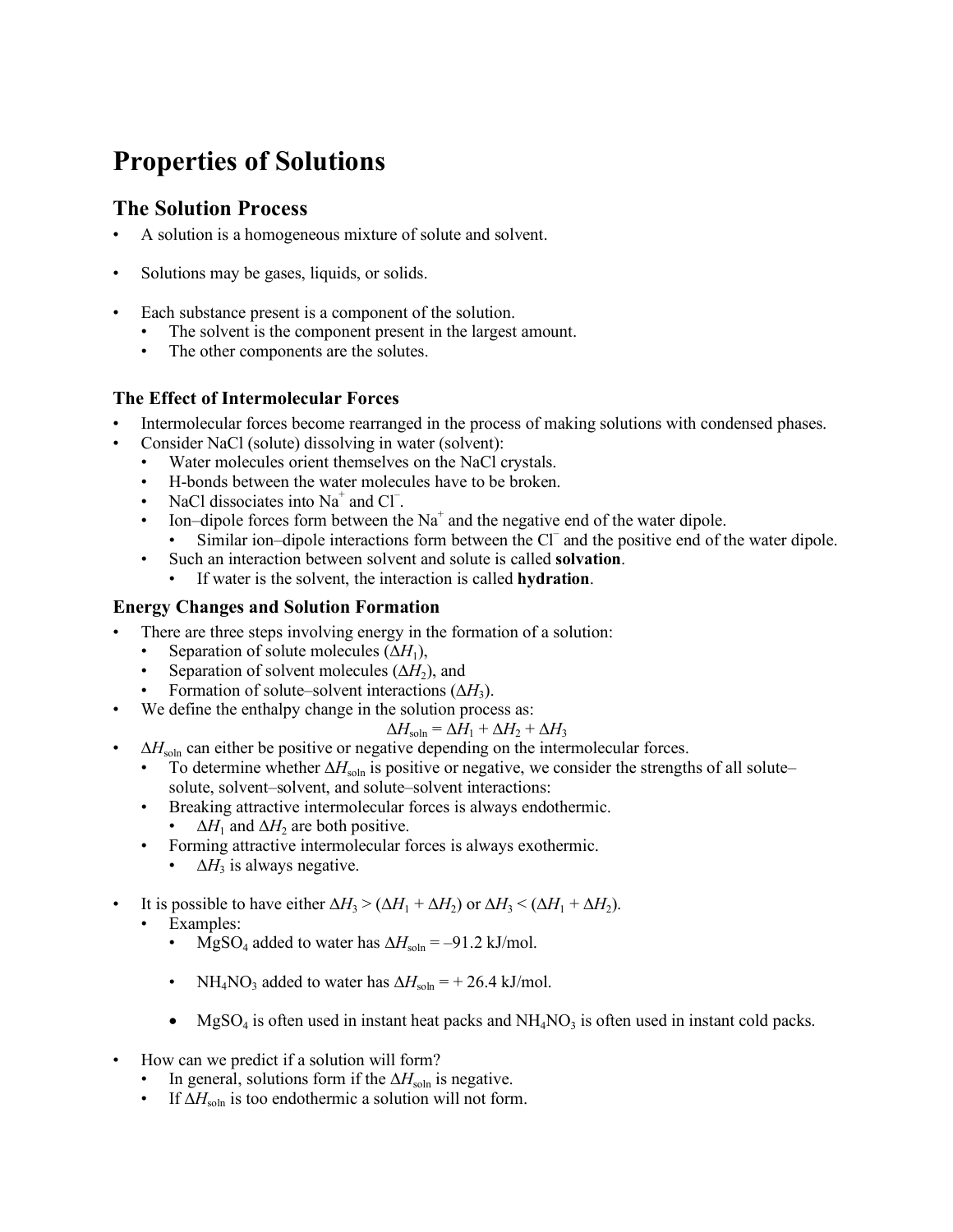- "Rule of thumb": polar solvents dissolve polar solutes.
	- Nonpolar solvents dissolve nonpolar solutes.
- Consider the process of mixing NaCl in gasoline.
	- Only weak interactions are possible because gasoline is nonpolar.<br>• These interactions do not compensate for the separation of ions from
		- These interactions do not compensate for the separation of ions from one another.
			- Result: NaCl doesn't dissolve to any great extent in gasoline.
- Consider the process of mixing water in octane  $(C_8H_{18})$ .
	- Water has strong H-bonds.
	- The energy required to break these H-bonds is not compensated for by interactions between water and octane.
		- Result: water and octane do not mix.

# **Saturated Solutions and Solubility**

- As a solid dissolves, a solution forms:
	- Solute + solvent  $\rightarrow$  solution
- The opposite process is **crystallization**.
	- Solution  $\rightarrow$  solute + solvent
- If crystallization and dissolution are in equilibrium with undissolved solute, the solution is **saturated**.
	- There will be no further increase in the amount of dissolved solute.
- **Solubility** is the amount of solute required to form a saturated solution.
	- A solution with a concentration of dissolved solute that is less than the solubility is said to be **unsaturated**.
	- A solution is said to be **supersaturated** if more solute is dissolved than in a saturated solution.

# **Factors Affecting Solubility**

- The tendency of a substance to dissolve in another depends on:
	- the nature of the solute.
	- the nature of the solvent.
	- the temperature.
	- the pressure (for gases).

## **Solute–Solvent Interactions**

- Intermolecular forces are an important factor in determining solubility of a solute in a solvent.
	- The stronger the attraction between solute and solvent molecules, the greater the solubility.
		- For example, polar liquids tend to dissolve in polar solvents.
		- Favorable dipole–dipole interactions exist (solute–solute, solvent–solvent, and solute– solvent).
- Pairs of liquids that mix in any proportions are said to be **miscible**.
	- Example: Ethanol and water are miscible liquids.
- In contrast, **immiscible** liquids do not mix significantly.
- Example: Gasoline and water are immiscible.
- Consider the solubility of alcohols in water.
	- Water and ethanol are miscible because the broken hydrogen bonds in both pure liquids are reestablished in the mixture.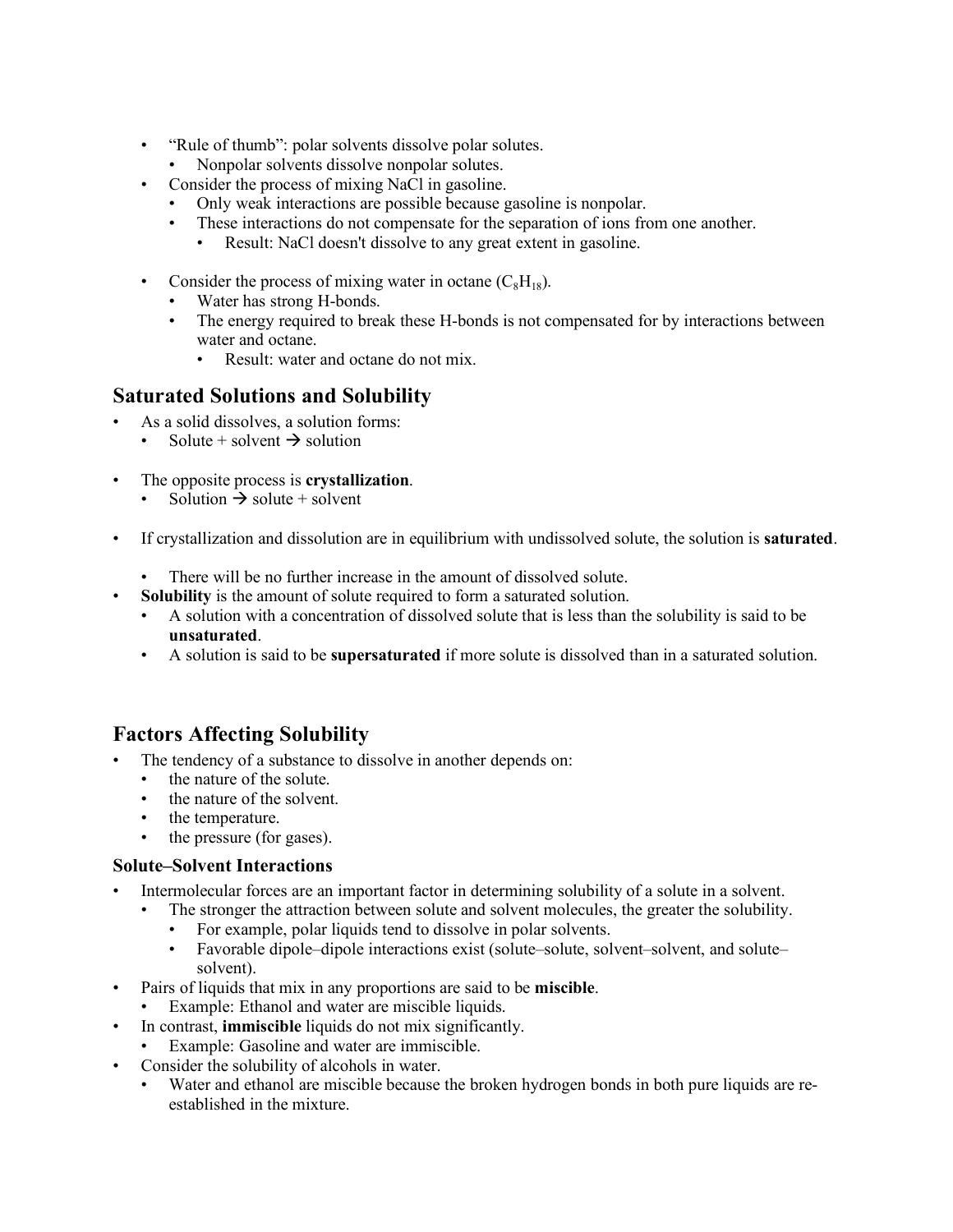- However, not all alcohols are miscible with water.
	- Why?
	- The number of carbon atoms in a chain affects solubility.
		- The greater the number of carbons in the chain, the more the molecule behaves like a hydrocarbon.
		- Thus, the more C atoms in the alcohol, the lower its solubility in water.
	- Increasing the number of –OH groups within a molecule increases its solubility in water.
		- The greater the number of –OH groups along the chain, the more solute-water H-bonding is possible.
- Generalization: "like dissolves like".
	- Substances with similar intermolecular attractive forces tend to be soluble in one another.
		- The more polar bonds in the molecule, the better it dissolves in a polar solvent.
		- The less polar the molecule the less likely it is to dissolve in a polar solvent and the more likely it is to dissolve in a nonpolar solvent.
- Network solids do not dissolve because the strong intermolecular forces in the solid are not reestablished in any solution.

#### **Pressure Effects**

- The solubility of a gas in a liquid is a function of the pressure of the gas over the solution.
	- Solubilities of solids and liquids are not greatly affected by pressure.
- With higher gas pressure, more molecules of gas are close to the surface of the solution and the probability of a gas molecule striking the surface and entering the solution is increased.
	- Therefore, the higher the pressure, the greater the solubility.
- The lower the pressure, the smaller the number molecules of gas close to the surface of the solution resulting in a lower solubility.
	- The solubility of a gas is directly proportional to the partial pressure of the gas above the solution.
	- This statement is called **Henry's law**.
	- Henry's law may be expressed mathematically as:

# $S_{\sigma} = kP_{\sigma}$

- Where  $S_g$  is the solubility of gas,  $P_g$  the partial pressure,  $k =$  Henry's law constant.
- Note that the Henry's law constant differs for each solute–solvent pair and differs with temperature.
- An application of Henry's law is the preparation of carbonated soda.
	- Carbonated beverages are bottled under  $P_{CO_2}$  > 1 atm.
	- As the bottle is opened,  $P_{CO_2}$  *decreases* and the solubility of  $CO_2$  decreases.
	- Therefore, bubbles of  $CO<sub>2</sub>$  escape from solution.

#### **Soda Stream Demo**

#### **Colligative Properties**

- Colligative properties depend on number of solute particles.
- There are four colligative properties to consider:
	- vapor pressure lowering (Raoult's Law).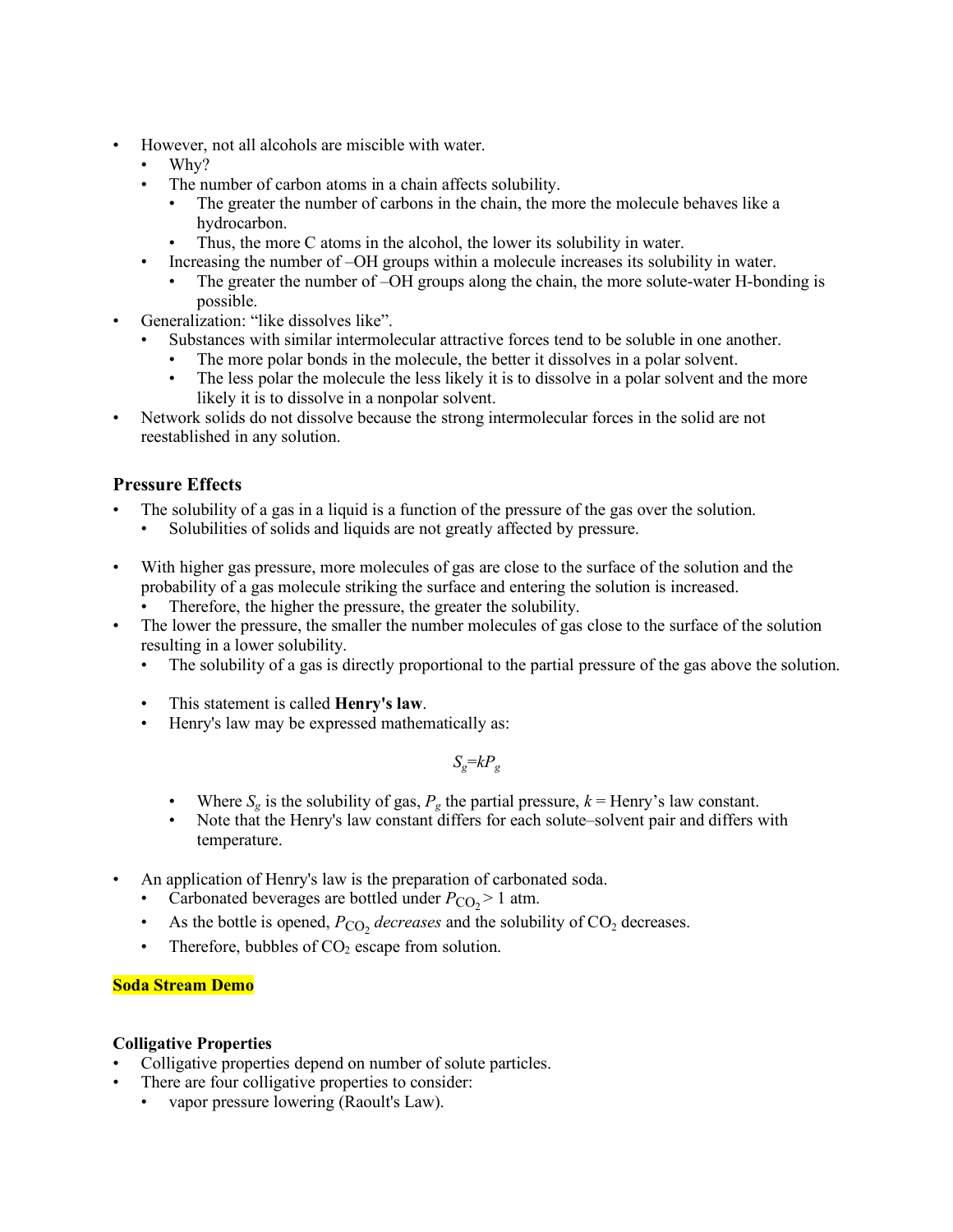- boiling point elevation.
- freezing point depression.
- osmotic pressure.

# **Lowering the Vapor Pressure**

- Consider a *volatile* liquid in a closed container.
	- After a period of time an equilibrium will be established between the liquid and its vapor.
	- The partial pressure exerted by the vapor is the *vapor pressure*.
- *Nonvolatile* solutes (with no measurable vapor pressure) reduce the ability of the surface solvent molecules to escape the liquid.
	- Therefore, vapor pressure is lowered.
	- The amount of vapor pressure lowering depends on the amount of solute.
- **• Raoult's law** quantifies the extent to which a nonvolatile solute lowers the vapor pressure of the solvent.
	- If  $P_A$  is the vapor pressure with solute,  $P^{\circ}{}_{A}$  is the vapor pressure of the pure solvent, and  $X_A$  is the mole fraction of A, then

$$
P_A = \mathbf{X}_A P_A^o
$$

- An **ideal solution** is one that obeys Raoult's law.
	- Real solutions show approximately ideal behavior when:
		- the solute concentration is low.
		- the solute and solvent have similarly sized molecules.
		- the solute and solvent have similar types of intermolecular attractions.
	- Raoult's law breaks down when the solvent–solvent and solute–solute intermolecular forces are much greater or weaker than solute–solvent intermolecular forces.

## **Boiling-Point Elevation**

- A nonvolatile solute lowers the vapor pressure of a solution.
	- At the normal boiling point of the pure liquid, the solution has a has a vapor pressure less than 1 atm.
		- Therefore, a higher temperature is required to reach a vapor pressure of 1 atm for the solution  $(\Delta T_{\rm b})$ .
- The **molal boiling-point-elevation constant**,  $K_b$ , expresses how much  $\Delta T_b$  changes with molality, *m*:  $\Delta T_{\rm b} = K_{\rm b}m$
- **•** The nature of the solute (electrolyte vs. nonelectrolyte) will impact the colligative molality of the solute.

## **Freezing-Point Depression**

- When a solution freezes, crystals of almost pure solvent are formed first.
	- Solute molecules are usually not soluble in the solid phase of the solvent.
	- Therefore, the triple point occurs at a lower temperature because of the lower vapor pressure for the solution.
- The melting-point (freezing-point) curve is a vertical line from the triple point.
	- Therefore, the solution freezes at a lower temperature  $(\Delta T_f)$  than the pure solvent.
	- The decrease in freezing point  $(\Delta T_f)$  is directly proportional to molality.
- $K_f$  is the **molal freezing-point-depression constant**.

## $\Delta T_f = K_f m$

• Values of  $K_f$  and  $K_b$  for most common solvents can be found in Table 13.4.

## **Osmosis**

• *Semipermeable* membranes permit passage of some components of a solution.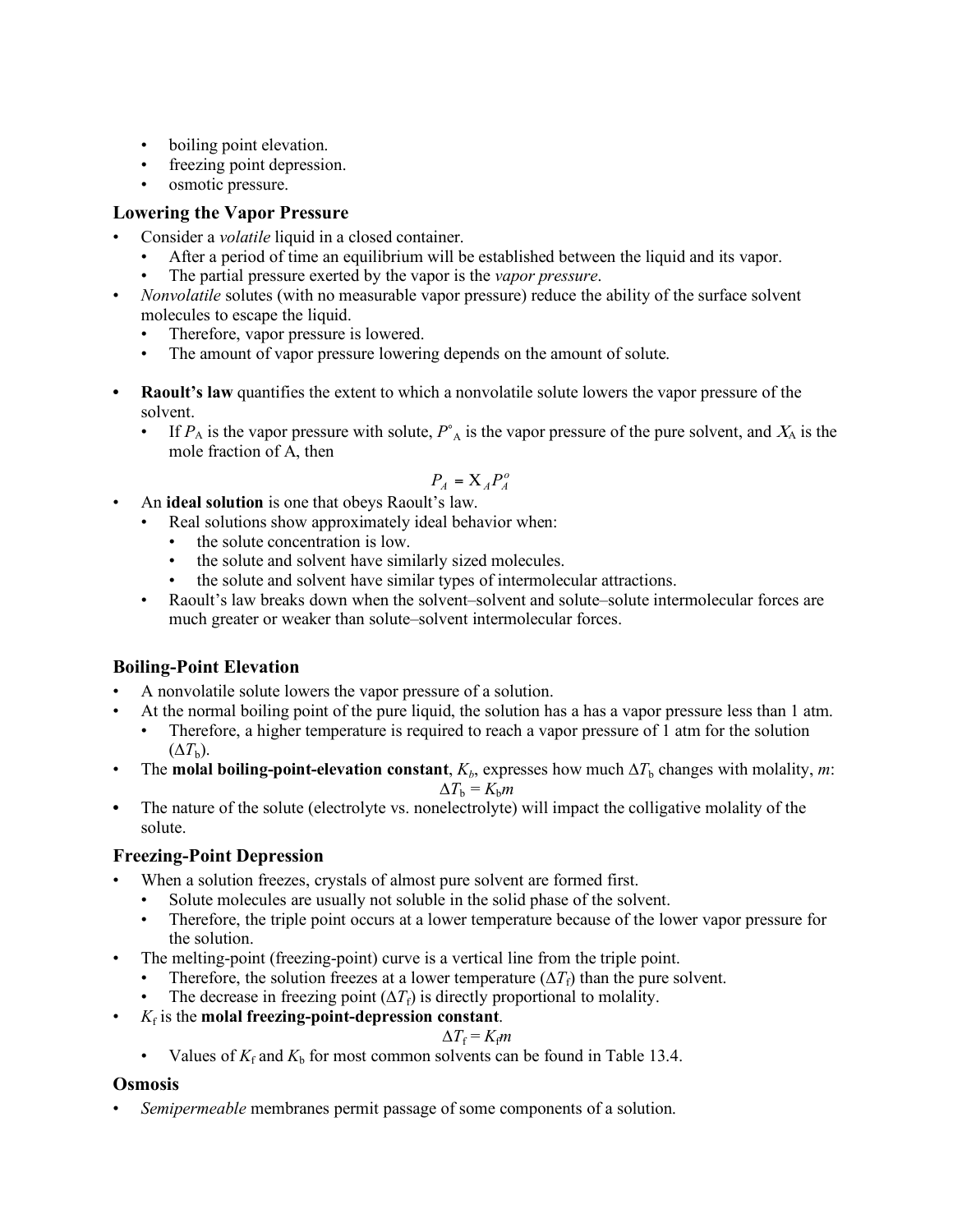- Often they permit passage of water but not larger molecules or ions.
- Examples of semipermeable membranes are cell membranes and cellophane.
- **Osmosis** is the net movement of a solvent from an area of low solute concentration to an area of high solute concentration.
- Consider a U-shaped tube with a two liquids separated by a semipermeable membrane.
	- One arm of the tube contains pure solvent.
	- The other arm contains a solution.
	- There is movement of solvent in both directions across a semipermeable membrane.
		- As solvent moves across the membrane, the fluid levels in the arms become uneven.
			- The vapor pressure of solvent is higher in the arm with pure solvent.
	- Eventually the pressure difference due to the difference in height of liquid in the arms stops osmosis.
- **• Osmotic pressure**,  $\pi$ , is the pressure required to prevent osmosis.
	- Osmotic pressure obeys a law similar in form to the ideal-gas law.
		- For *n* moles,  $V=$  volume,  $M=$  molarity,  $R=$  the ideal gas constant, and an absolute temperature, *T*, the osmotic pressure is:

 $\pi V$  =  $nRT$ 

$$
\pi = \left(\frac{n}{V}\right)RT = MRT
$$

- Two solutions are said to be *isotonic* if they have the same osmotic pressure.
	- *Hypotonic* solutions have a lower  $\pi$ , relative to a more concentrated solution.
	- *Hypertonic* solutions have a higher  $\pi$ , relative to a more dilute solution.
- We can illustrate this with a biological system: red blood cells.
	- Red blood cells are surrounded by semipermeable membranes.
		- If red blood cells are placed in a hypertonic solution (relative to intracellular solution), there is a lower solute concentration in the cell than the surrounding tissue.
			- Osmosis occurs and water passes through the membrane out of the cell.
			- The cell shrivels up.
			- This process is called *crenation.*
		- If red blood cells are placed in a hypotonic solution, there is a higher solute concentration in the cell than outside the cell.
			- Osmosis occurs and water moves into the cell.
			- The cell bursts (*hemolysis*).
	- To prevent crenation or hemolysis, IV (intravenous) solutions must be isotonic relative to the intracellular fluids of cells.
- Everyday examples of osmosis include:
	- If a cucumber is placed in NaCl solution, it will lose water to shrivel up and become a pickle.
	- A limp carrot placed in water becomes firm because water enters via osmosis.
	- Eating large quantities of salty food causes retention of water and swelling of tissues (*edema*).
	- Water moves into plants, to a great extent, through osmosis.
	- Salt may be added to meat (or sugar added to fruit) as a preservative.
		- Salt prevents bacterial infection: A bacterium placed on the salt will lose water through osmosis and die.
	- *Active transport* is the movement of nutrients and waste material through a biological membrane against a concentration gradient.
		- Movement is from an area of low concentration to an area of high concentration.
		- Active transport is not spontaneous.
			- Energy must be expended by the cell to accomplish this.